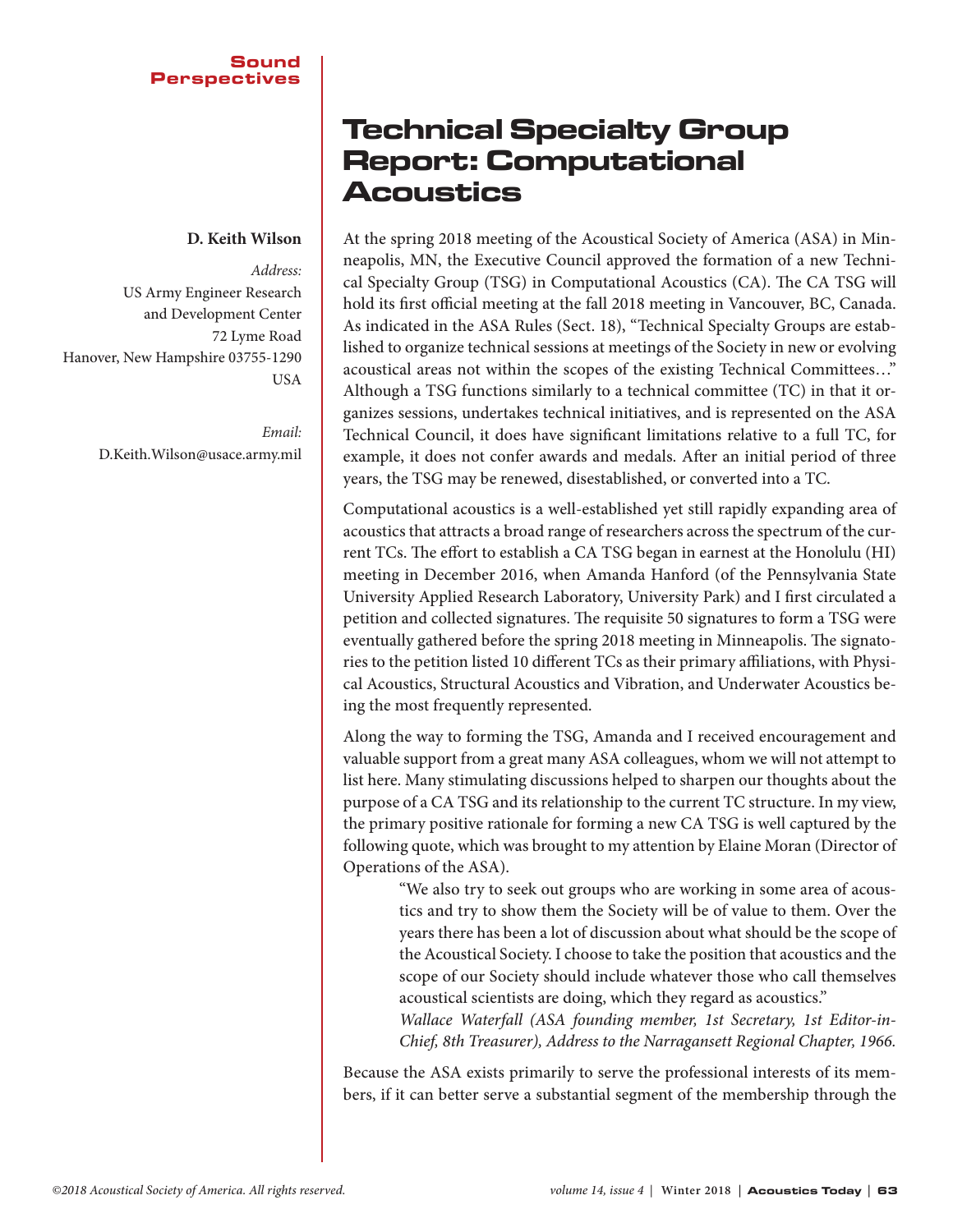formation of a new TSG, that would be a suitable and sufficient justification for forming one. Given the increasingly computational nature of acoustics and the sciences in general, and the interest of many members of the ASA in recent developments in this area, it is important that the ASA deepen its support for CA-related activities. Particularly worth noting is that many of the signatories of the TSG petition were relatively young ASA members, which likely reflects the emphasis of their research projects and employment interests. Hence the CA TSG should help the ASA to encourage and retain younger members. Many petition signatories also hail from countries other than the United States and Canada; thus the TSG can help expand the reach of the ASA to researchers in other countries.

Although most of the feedback we received regarding formation of a CA TSG was enthusiastic, some thoughtful arguments were also made against the idea. The most frequent was that computational acoustics is a *tool* that should be discussed within the scope of the existing TCs rather than a proper *research topic* warranting focused discussions in a separate, specialized group. In response, it can be argued that computer science is now widely accepted as a legitimate academic discipline, and in many other fields (e.g., fluid dynamics, physics, and biology), computational techniques are regarded as an important and rapidly expanding area of inquiry, distinct enough to be the subject of specialized groups, meetings, and journals. Thus the formation of a CA TSG is really just a recognition of the important status of computation across the spectrum of modern science.

Currently, CA topics are often discussed independently within many of the TCs. This lack of interaction can be a detriment to scientific progress because many computational approaches have multiple applications. One pertinent example is the formulation of computational methods for sound refraction and scattering, such as the parabolic equation, that have applications both underwater (e.g., Jensen et al., 2011) and in the atmosphere (e.g., Salomons, 2012). Another example is finite-element methods for calculating sound fields in interior spaces, which are important in structural, engineering, and architectural acoustics (Thompson, 2006; Marburg and Nolte, 2008; Vorländer, 2013). The CA TSG thus provides a forum for researchers to discuss recent advances in these and other topics crossing the existing TC boundaries.

The technical scope envisioned for the TSG includes the following topics:

- Numerical methods for acoustic wave propagation, scattering, interactions with structures and boundaries, radiation, and other acoustically related phenomena
- Practical utilization of acoustical computations for engineering and noise control, and integration into other simulations
- Optimization, parallelization, and acceleration of computational algorithms
- Validation, benchmarking, and uncertainty analysis in computational models
- Computational learning methods, data analytics, and visualization

The first of these topics includes various numerical methods for solving differential and integral equations, for example, finite-difference methods, boundary-element methods, finite-element methods, parabolic equations, wavenumber integration, and ray tracing. It lies at the heart of how most researchers view computational acoustics. Some particular problems that have received strong interest in recent years include methods to efficiently handle complex boundaries and irregular meshes (e.g., Thompson, 2006; Marburg and Nolte, 2008), time-domain formulations for attenuation and impedance (e.g., Tam and Auriault, 1996), three-dimensional solutions for sound propagating in the ocean and atmosphere (e.g., Castor and Sturm, 2008), wave propagation and scattering in moving and inhomogeneous media (e.g., Ostashev and Wilson, 2016), and nonlinear wave propagation (sonic booms and explosions; e.g., Blanc-Benon et al., 2002).

Regarding the practical utilization of acoustical computations for engineering and noise control, a vital research area is how to efficiently capture complex physical phenomena with limited computational resources. A prime example is modeling noise in complex urban environments where phenomena such as reflections, shadowing by buildings, scattering and absorption from facades and balconies, and distributed sound sources are all important for accurate sound-level prediction. Modeling of such phenomena in large urban spaces through direct numerical methods (e.g., finite differences or boundary elements) can be prohibitive even with supercomputers, although such models can be used to calibrate less intensive empirical and heuristic models.